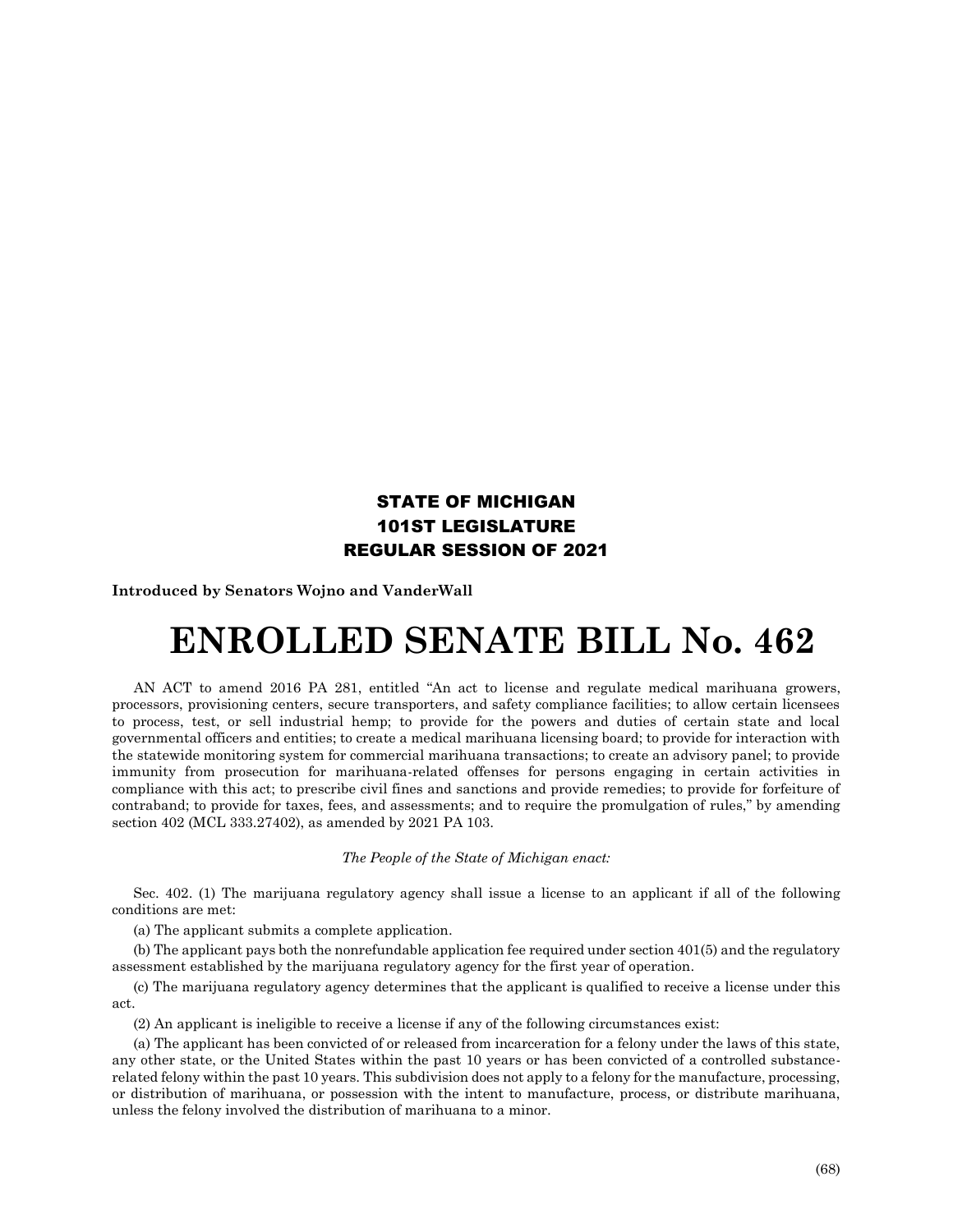(b) Within the past 5 years the applicant has been convicted of a misdemeanor involving a controlled substance, theft, dishonesty, or fraud in any state or been found responsible for violating a local ordinance in any state involving a controlled substance, dishonesty, theft, or fraud that substantially corresponds to a misdemeanor in that state. This subdivision does not apply to a misdemeanor or ordinance violation for the possession or use of marihuana.

(c) The applicant has knowingly submitted an application for a license under this act that contains false information.

(d) The applicant is an employee of the marijuana regulatory agency.

(e) The applicant fails to demonstrate the applicant's ability to maintain adequate premises liability and casualty insurance for its proposed marihuana facility.

(f) The applicant holds an elective office of a governmental unit of this state, another state, or the federal government. This subdivision does not apply to an elected officer of or employee of a federally recognized Indian tribe or to an elected precinct delegate.

(g) The applicant is a member of or employed by a regulatory body of a governmental unit in this state, another state, or the federal government, or is employed by a governmental unit of this state. This subdivision does not apply to any of the following:

(*i*) An elected officer of or employee of a federally recognized Indian tribe.

(*ii*) An elected precinct delegate.

(*iii*) The spouse of a person who applies for a state operating license unless the spouse's position creates a conflict of interest or is within any of the following:

(A) The marijuana regulatory agency.

(B) A regulatory body of a governmental unit in this state, another state, or the federal government that makes decisions regarding medical marihuana.

(h) The marijuana regulatory agency determines that the applicant is not in compliance with section 205(1).

(i) The marijuana regulatory agency determines that the applicant is not in compliance with section 408.

(j) The applicant fails to meet other criteria established by rule.

(3) In determining whether to grant a license to an applicant, the marijuana regulatory agency may also consider all of the following:

(a) The business probity; financial ability and experience; and responsibility or means to operate or maintain a marihuana facility of the applicant and of any other person that meets either of the following:

(*i*) Controls, directly or indirectly, the applicant.

(*ii*) Is controlled, directly or indirectly, by the applicant or by a person who controls, directly or indirectly, the applicant.

(b) The financial ability of the applicant to purchase and maintain adequate liability and casualty insurance.

(c) The sources and total amount of the applicant's capitalization to operate and maintain the proposed marihuana facility.

(d) Whether the applicant has been indicted for, charged with, arrested for, or convicted of, pled guilty or nolo contendere to, forfeited bail concerning, or had expunged any relevant criminal offense under the laws of any jurisdiction, either felony or misdemeanor, not including traffic violations, regardless of whether the offense has been expunged, pardoned, or reversed on appeal or otherwise. This subdivision does not apply to a criminal offense for the possession, use, manufacture, processing, or distribution of marihuana, or possession with the intent to manufacture, process, or distribute marihuana, unless the felony involved the distribution of marihuana to a minor.

(e) Whether the applicant has filed, or had filed against it, a proceeding for bankruptcy within the past 7 years.

(f) Whether the applicant has been served with a complaint or other notice filed with any public body regarding payment of any tax required under federal, state, or local law that has been delinquent for 1 or more years.

(g) Whether the applicant has a history of noncompliance with any regulatory requirements in this state or any other jurisdiction.

(h) Whether at the time of application the applicant is a defendant in litigation involving its business practices.

(i) Whether the applicant meets other standards in rules applicable to the license category.

(4) Each applicant shall ensure that 1 set of fingerprints is submitted to the department of state police. The applicant shall submit with its application the applicant's written consent to the criminal history check described in this section and the submission of the applicant's fingerprints to, and the inclusion of the applicant's fingerprints in, the state and federal database systems described in subsection (7).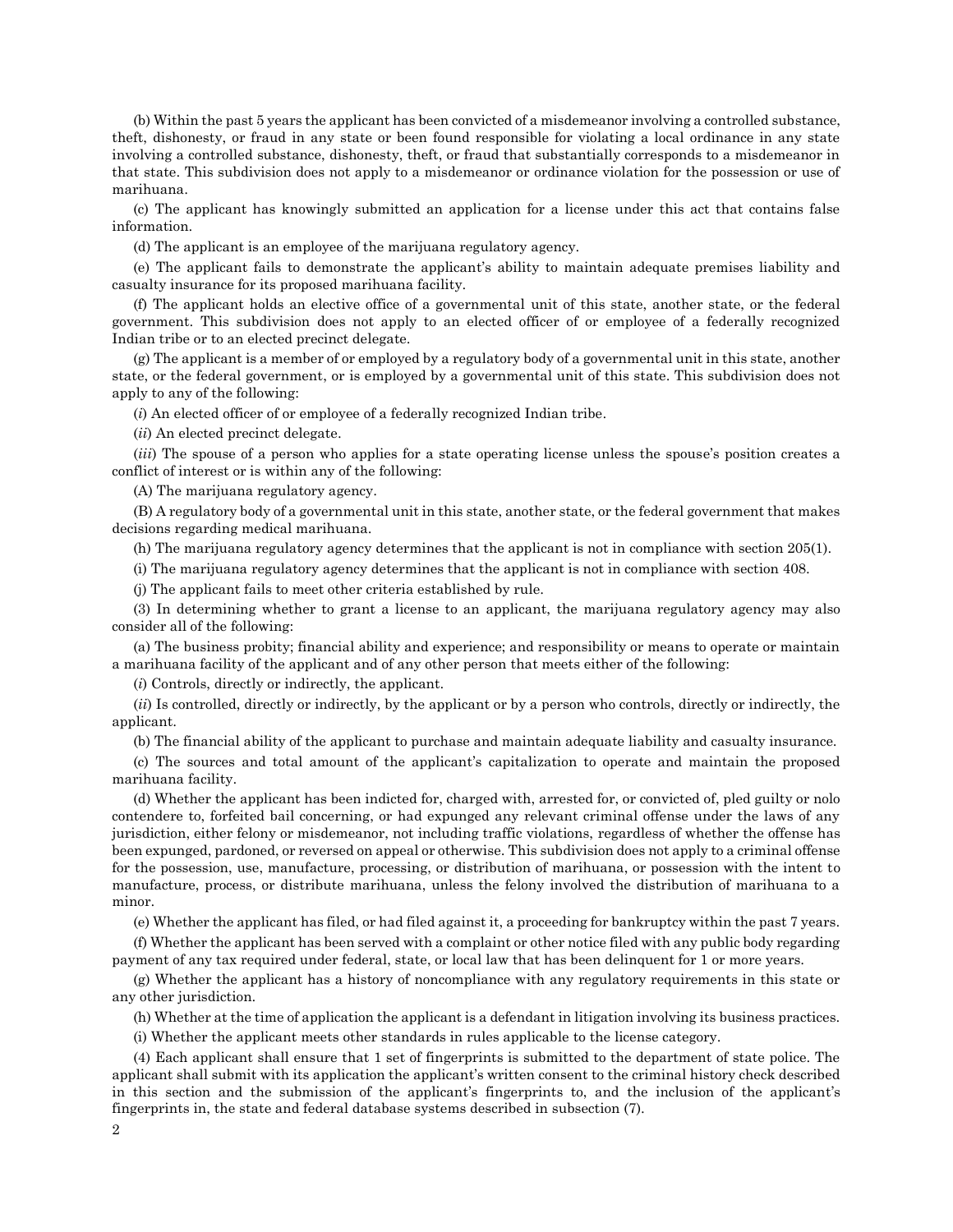(5) The fingerprints required under subsection (4) may be taken by a law enforcement agency or any other person determined by the department of state police to be qualified to take fingerprints. The applicant shall submit a fingerprint processing fee to the department in an amount required under section 3 of 1935 PA 120, MCL 28.273, and any costs imposed by the Federal Bureau of Investigation.

(6) The department of state police shall do all of the following:

(a) Conduct a criminal history check on each applicant and request the Federal Bureau of Investigation to make a determination of the existence of any national criminal history pertaining to each applicant.

(b) Provide the marijuana regulatory agency with a written report containing the criminal history record information of each applicant.

(7) All of the following apply concerning fingerprints submitted to the department of state police under this section:

(a) The department of state police shall store and retain all fingerprints submitted under this section in an automated fingerprint identification system database that searches against latent fingerprints, and provides for an automatic notification when a subsequent fingerprint is submitted into the system that matches a fingerprint previously submitted under this section or when the criminal history of an individual whose fingerprints are retained in the system is updated. Upon receiving a notification, the department of state police shall immediately notify the marijuana regulatory agency. Information in the database maintained under this subsection is confidential, is not subject to disclosure under the freedom of information act, 1976 PA 442, MCL 15.231 to 15.246, and shall not be disclosed to any person except for purposes of this act or for law enforcement purposes.

(b) The department of state police shall forward all fingerprints submitted to it under this section to the Federal Bureau of Investigation for submission of those fingerprints into the FBI automatic notification system. This subdivision does not apply until the department of state police is a participant in the FBI automatic notification system. As used in this subdivision:

(*i*) "Automatic notification system" means a system that stores and retains fingerprints, and that provides for an automatic notification to a participant if and when a fingerprint is submitted into the system that matches an individual whose fingerprints are retained in the system or if and when the criminal history of an individual whose fingerprints are retained in the system is updated.

(*ii*) "FBI automatic notification system" means the automatic notification system that is maintained by the Federal Bureau of Investigation.

(8) The marijuana regulatory agency shall review all applications for licenses and shall inform each applicant of the marijuana regulatory agency's decision.

(9) A license shall be issued for a 1-year period and is renewable annually. Except as otherwise provided in this act, the marijuana regulatory agency shall renew a license if all of the following requirements are met:

(a) The licensee applies to the marijuana regulatory agency on a renewal form provided by the marijuana regulatory agency that requires information prescribed in rules.

(b) The application is received by the marijuana regulatory agency on or before the expiration date of the current license.

(c) The licensee pays the regulatory assessment under section 603.

(d) The licensee meets the requirements of this act and any other renewal requirements set forth in rules.

(10) The department shall notify the licensee by mail or electronic mail at the last known address on file with the marijuana regulatory agency advising of the time and procedure for paying and the amount of the regulatory assessment under section 603. The failure of the licensee to receive notice under this subsection does not relieve the licensee of the responsibility for renewing the license.

(11) If a license renewal application is not submitted by the license expiration date, the license may be renewed within 60 days after its expiration date upon application, payment of the regulatory assessment under section 603, and satisfaction of any renewal requirement and late fee set forth in rules. The licensee may continue to operate during the 60 days after the license expiration date if the license is renewed by the end of the 60-day period.

(12) License expiration does not terminate the marijuana regulatory agency's authority to impose sanctions on a licensee whose license has expired.

(13) In its decision on an application for renewal, the marijuana regulatory agency shall consider any specific written input it receives from an individual or entity within the local unit of government in which the applicant for renewal is located.

(14) A licensee must consent in writing to inspections, examinations, searches, and seizures that are permitted under this act and must provide a handwriting exemplar, fingerprints, photographs, and information as authorized in this act or by rules.